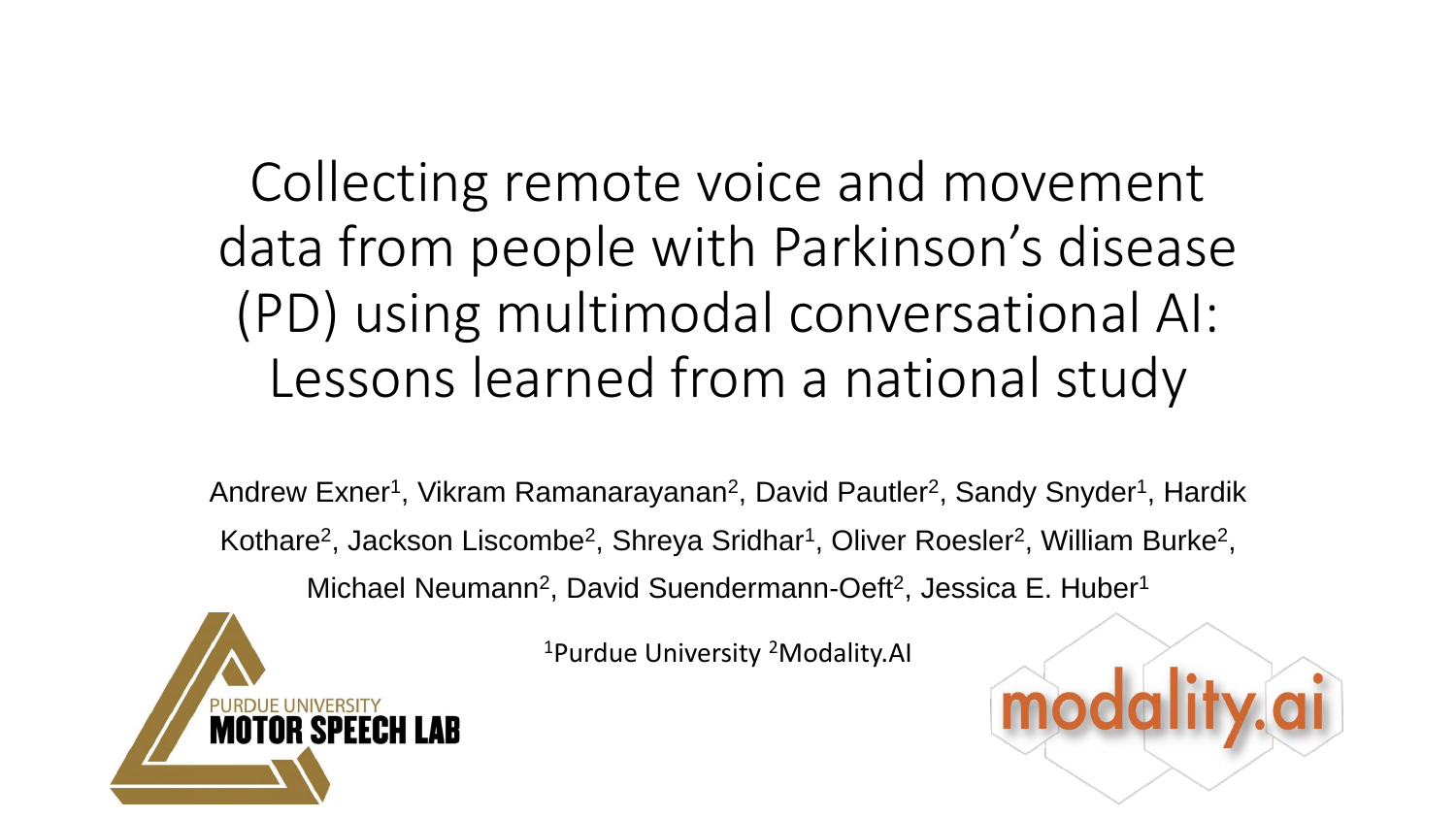# Disclosures

- Financial Disclosures
	- Modality.AI, Inc., Salary & Shares
		- Vikram Ramanarayanan Chief Scientific **Officer**
		- David Pautler Founder, Chief Technology Officer
		- Hardik Kothare Research Scientist
		- Jackson Liscombe Research Scientist
		- Oliver Roesler Research Scientist
		- William Burke Director
		- Michael Neumann Research Scientist
		- David Suendermann-Oeft Founder, Chief Executive Officer
- Purdue University, Salary
	- Andrew Exner doctoral student, trainee on NIH T32 grant
	- Sandy Snyder Research Associate
	- Shreya Sridhar undergraduate student; owns shares from Modality.AI
	- Jessica Huber Professor, Principal Investigator (NIH grants)
- SpeechVive, Inc., Shares
	- Sandy Snyder
	- Jessica Huber Inventor
- Non-Financial Disclosures
	- Purdue University
		- Jessica Huber medical advisory board for Rock Steady Boxing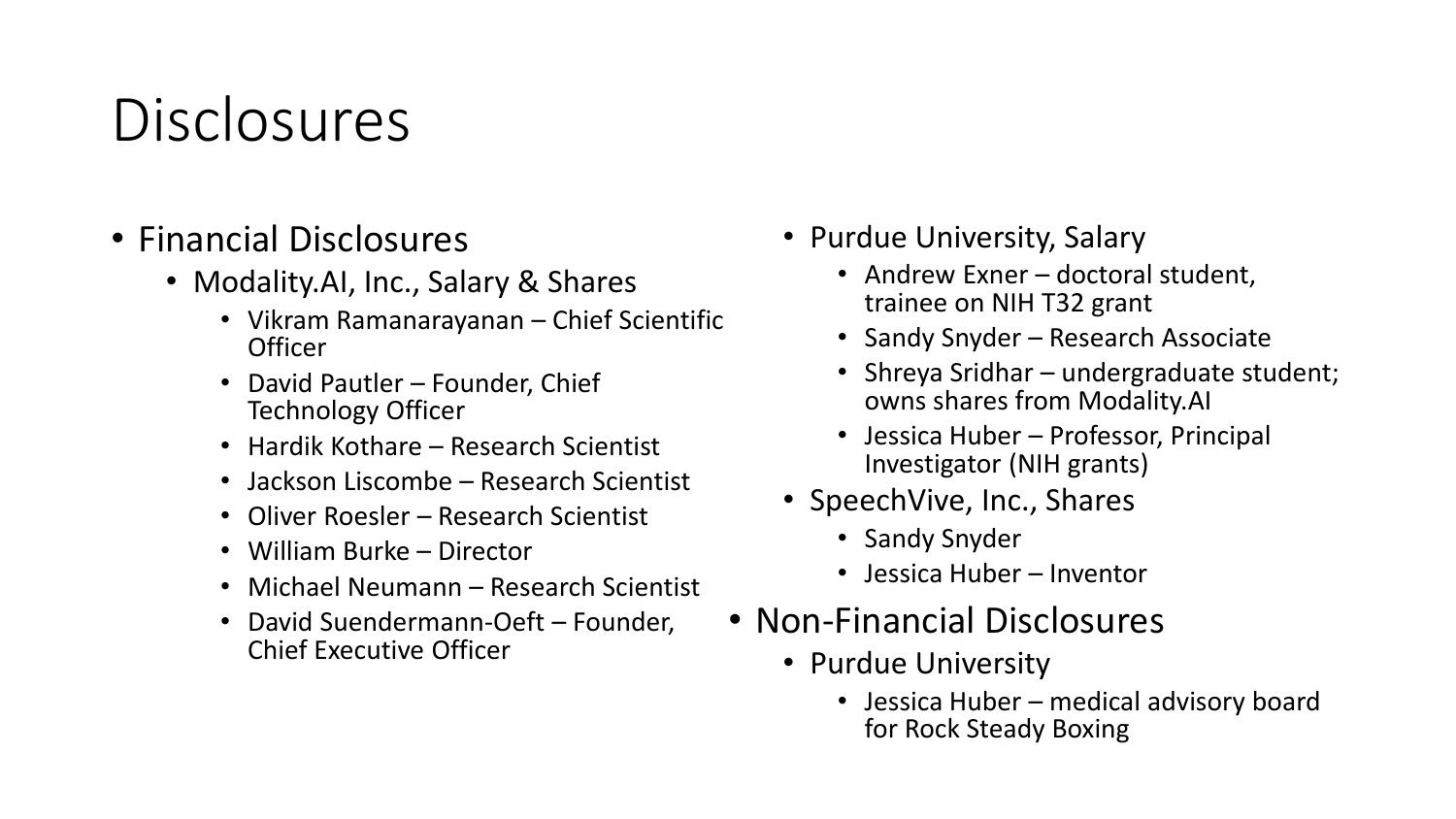#### Rationale

#### • Needs

- Accessibility of care by people with PD
- Need for monitoring of dynamic symptoms
- Burden of technical assessment and measurement
- Solution
	- Conversational artificial intelligence agent
	- Automatic computation and delivery of relevant patient data

#### • Features

- Automated, customizable assessment
- Convenient time
- Home environment
- Minimal technological requirements
- Automatic computation of speech acoustic metrics, facial kinematic metrics, and limb motor function
- User-friendly dashboard for healthcare providers

| <b>CPIB-S score</b> |     | PDQ-39 score    | <b>NASA-TLX-R</b><br>score | <b>Phonation of</b><br>'Ah' with Timer   breath Mean<br>Mean FO (Hz) | Phonation of<br>'Ah' for<br>complete<br> FO(Hz) | Pitch glide of<br>'Ee' upwards<br>Max FO (Hz) |     | <b>Prosody Max</b><br>FO (Hz) | Pitch glide of<br>'Ee'<br>downwards<br>Min F0 (Hz) | Prosody Min F0   Prominence<br>(Hz) | Phonation of<br><b>Cepstral Peak</b><br>(d) | Phonation of<br>'Ah' for<br>complete<br>'Ah' with Timer   breath Cepstral<br>Peak<br>Prominence<br>(dB) | Pitch glide of<br>'Ee' upwards<br><b>Cepstral Peak</b><br>Prominence<br>(d) | Pitch glide of<br>'Ee'<br>downwards<br><b>Cepstral Peak</b><br>Prominence<br>(dB) |               | <b>SIT Speech</b><br>duration<br>(seconds) | Rainbow<br>Passage<br>Speech<br>duration<br>(seconds) |            |
|---------------------|-----|-----------------|----------------------------|----------------------------------------------------------------------|-------------------------------------------------|-----------------------------------------------|-----|-------------------------------|----------------------------------------------------|-------------------------------------|---------------------------------------------|---------------------------------------------------------------------------------------------------------|-----------------------------------------------------------------------------|-----------------------------------------------------------------------------------|---------------|--------------------------------------------|-------------------------------------------------------|------------|
| 17/30               | $=$ | 56/152          | $\sqrt{9/12}$<br>$=$       | $\downarrow$<br>203.79                                               |                                                 | 633.12                                        | $=$ | 399.86                        | $\sqrt{74.76}$                                     | 135.73                              | 1 30.66<br>$\uparrow$                       |                                                                                                         | 27.91                                                                       | $\sqrt{23.86}$                                                                    | 12.92         | $=$                                        | 31.10                                                 | $\vee$     |
| 17/30               |     | ↑ 58/152        | $\uparrow$ 9/12            | $\uparrow$<br>$\sqrt{211.75}$                                        |                                                 | 634.73                                        |     | 435.57                        | $\sqrt{76.41}$                                     | 127.02                              | 120.14<br>$\sqrt{ }$                        |                                                                                                         | 28.80                                                                       | $\sqrt{20.65}$                                                                    | $\sqrt{3.45}$ | $\equiv$                                   | 34.74                                                 | $\uparrow$ |
| 14/30               |     | $\sqrt{55/152}$ | 10/12                      | $\sqrt{2}$<br>↑ 197.73                                               |                                                 | 632.16                                        |     | 463.06                        | ↑ 74.54                                            | $\sqrt{120.14}$                     | $\sqrt{27.57}$<br>$\sqrt{2}$                |                                                                                                         | 30.46                                                                       | ↑ 23.70                                                                           | 12.90         | $\equiv$                                   | 28.64                                                 | $=$        |
| 17/30               |     | 53/152          | 9/12                       | 个<br>289.55                                                          |                                                 | 633.36                                        |     | 435.88                        | $\sqrt{82.41}$                                     | ↑ 146.88                            | $\uparrow$<br>33.41                         |                                                                                                         | 26.44                                                                       | $\sqrt{23.17}$                                                                    | $\sqrt{2.98}$ | $=$                                        | 30.68                                                 | $=$        |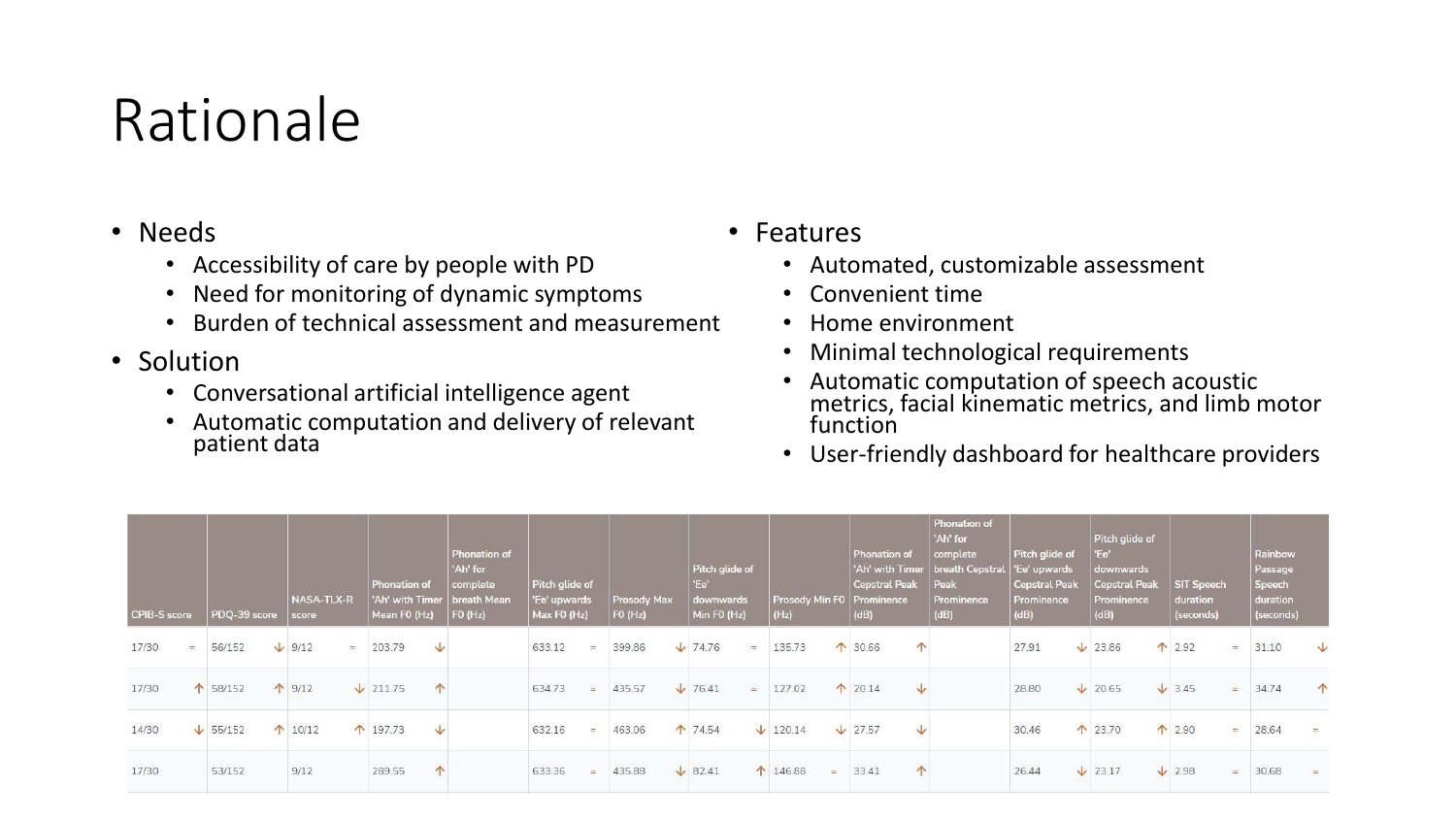# Methods: Participants

- *n* = 46 people with PD; 24 age- and sex-matched controls enrolled
	- Successful completion of at least one data collection session: *n* = 40 people w/ PD, 23 controls
	- Approximately 12.5% attrition across both groups
	- Recruitment is ongoing
- Inclusion criteria:
	- Age 30-85
	- Dx idiopathic PD
	- Internet access
	- Device w/ microphone & camera
	- Self-reported adequate hearing and vision
	- Fluency in English
- Exclusion criteria:
	- Dx neurological disease other than PD
	- Hx HNC cancer or surgery
	- Hx voice disorder or pulmonary disease
	- Recent Hx smoking (<5 years)
	- More than moderate cognitive impairment <10 on MoCA)

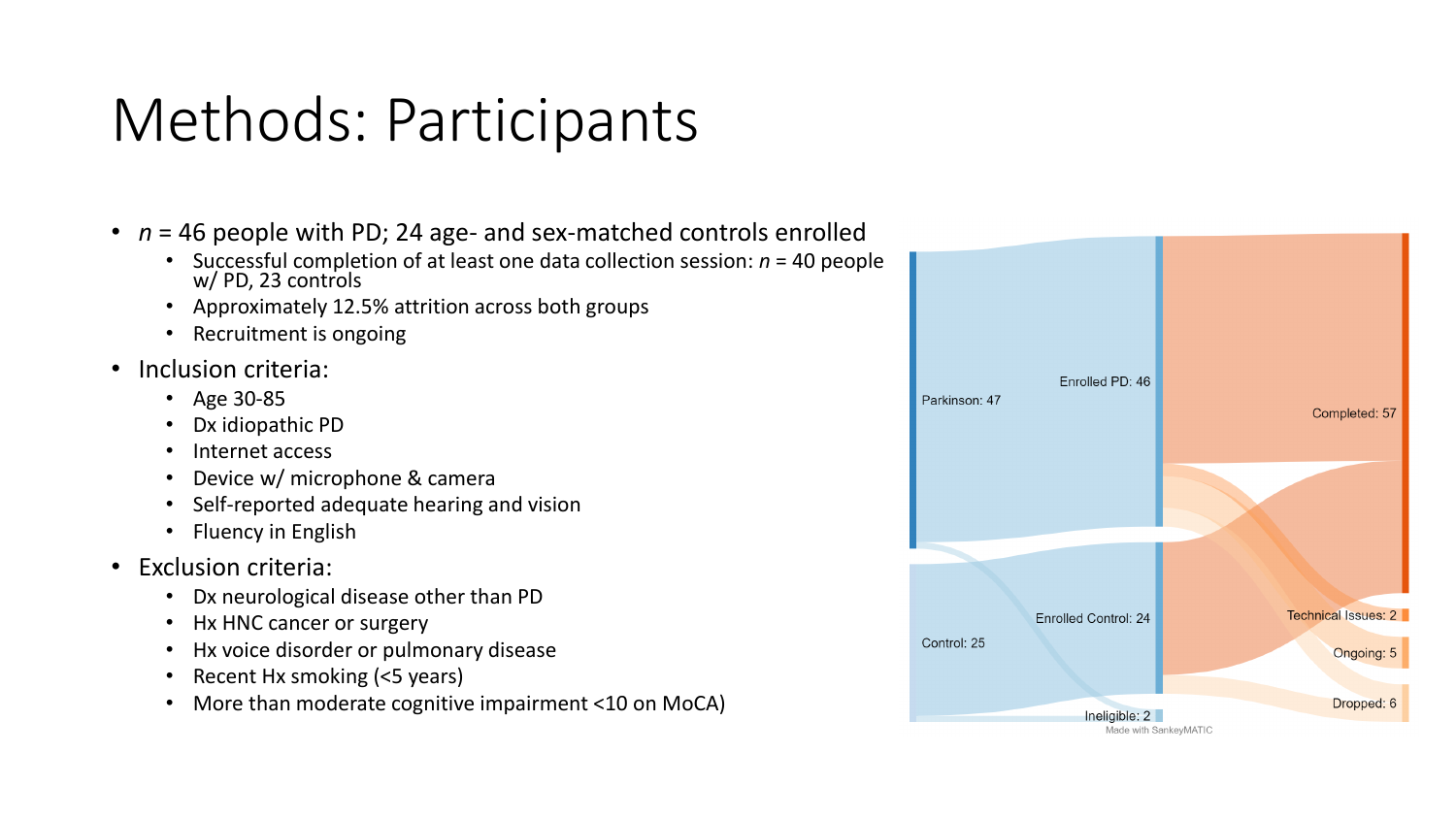## Methods: Initial Visit

- WebEx meeting with lab staff member
	- Discuss Study
	- Obtain Consent
	- Obtain Medical History
	- Complete Montreal Cognitive Assessment
	- Orientation to System Access
	- Receive individualized link to complete online assessments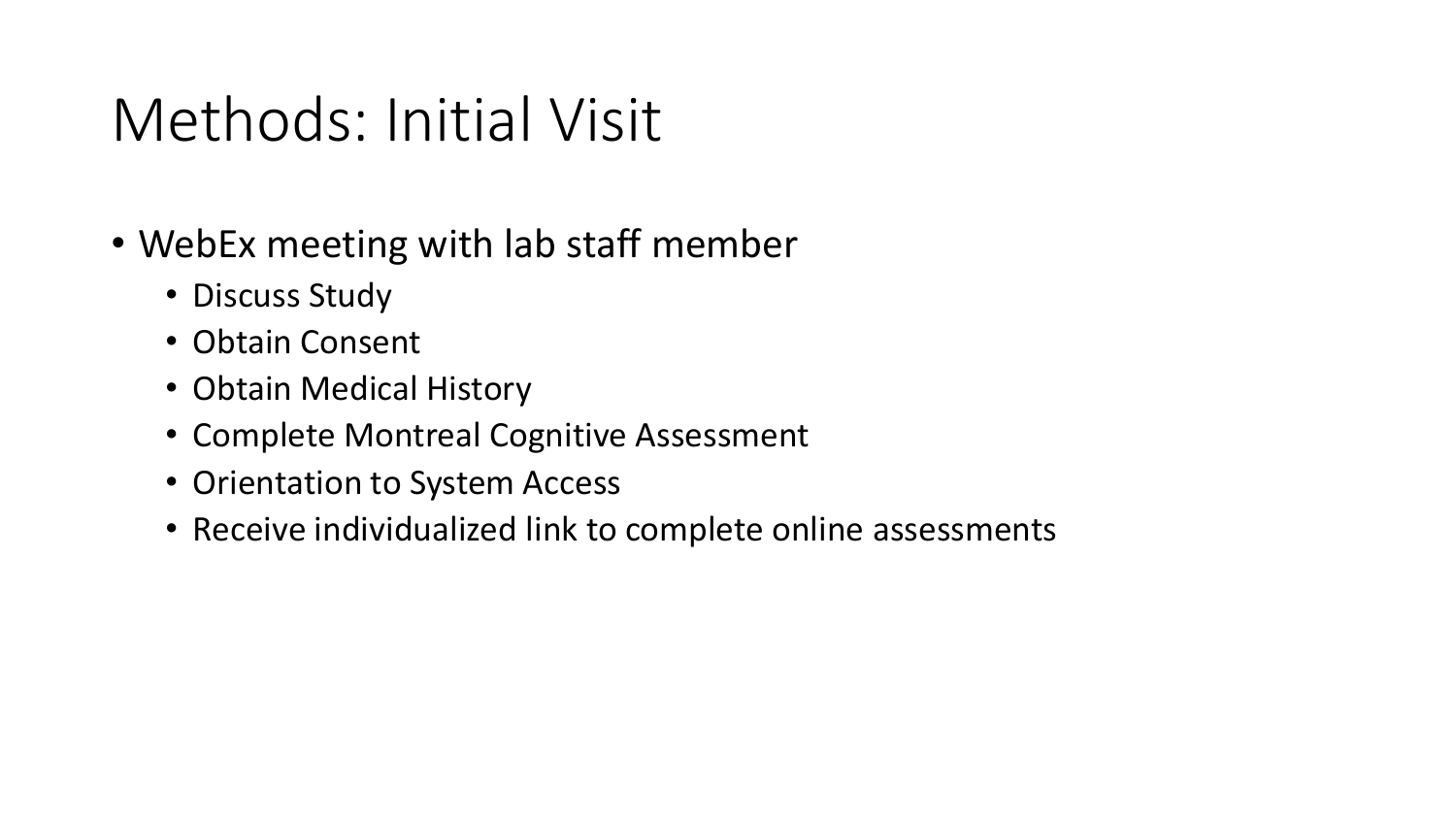## Methods: Conversations with Tina

- Number of Assessments: 4
- Frequency of Assessments: 1/week
	- Median 8 days, Mean 10 days
- Timing: When convenient for participants, on-state of PD medication
- All tasks completed each session
- Total Duration: 15-20 minutes



- Speech Tasks
	- Sustained vowels
	- Reading 1 paragraph of Rainbow Passage
	- Short narrative
	- Intonational prosody
	- Monologue
- Non-Speech Tasks
	- Finger tapping
	- Abbreviated oral mechanism exam
- Surveys
	- Parkinson Disease Questionnaire (PDQ-39)
	- Communication Participation Bank, Short (CPIB-S)
	- Task Load Index (TLX)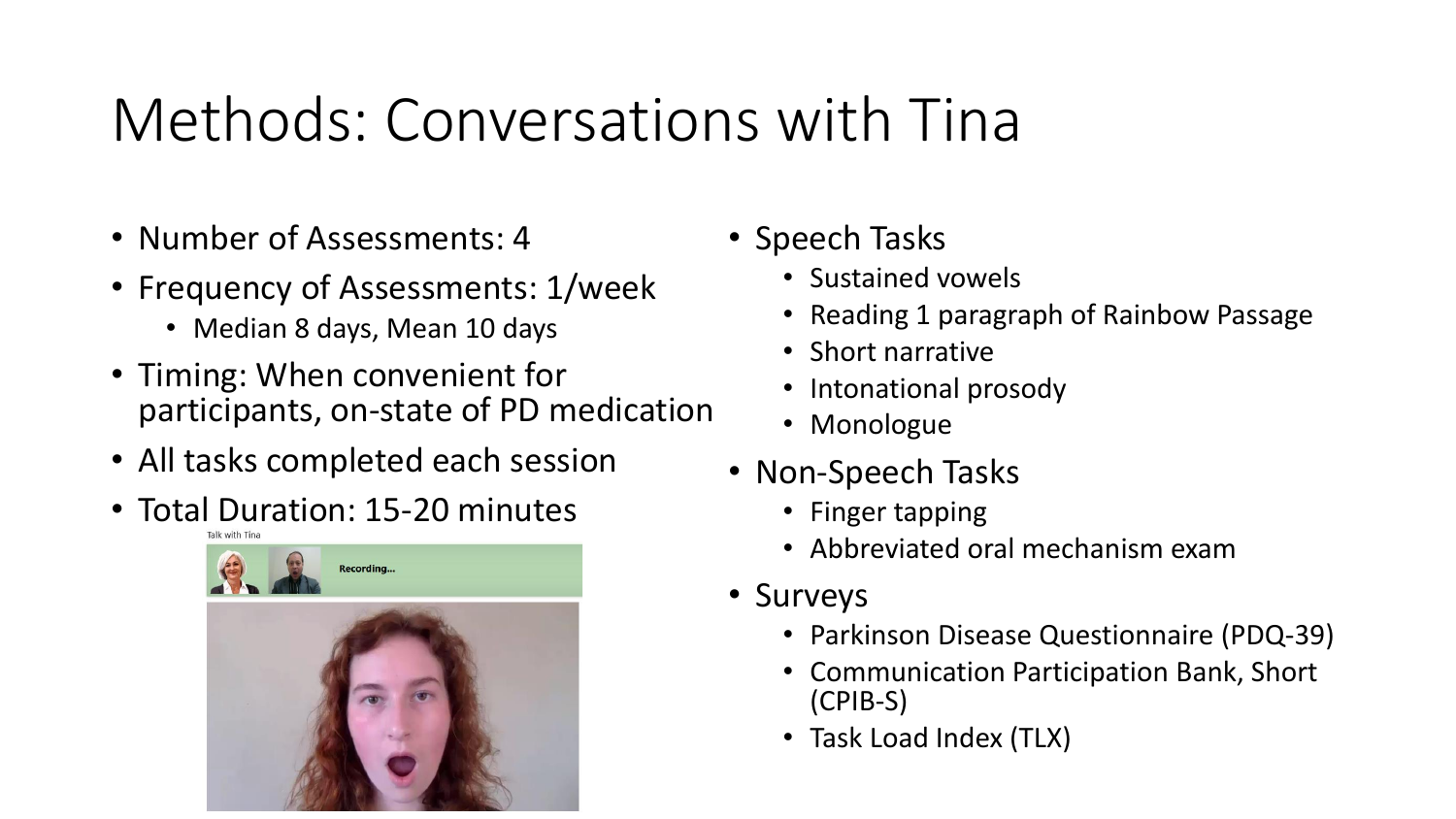## Results: Internet Issues

- Anticipated
- Impact: Mild
- Observed Problems
	- Loss of signal
	- Premature session termination and loss of tasks
	- Problems detected in  $\sim$ 1.3% of files
- Solution
	- Discard affected samples
	- Offline technical support by lab and Modality staff
		- E.g. Environmental changes to reduce bandwidth use and improve strength of home internet connection
	- Change in bandwidth expectations

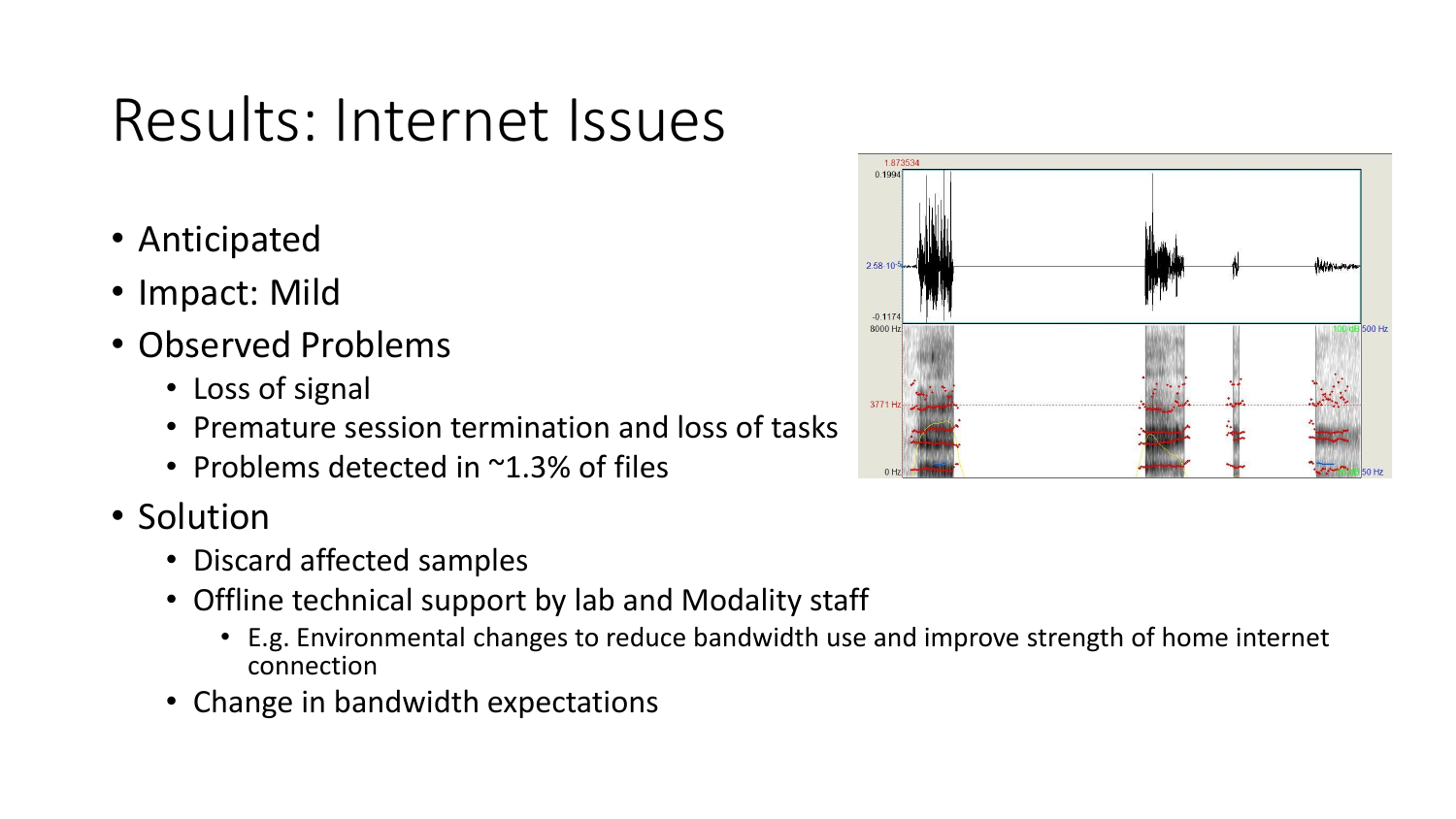## Geographic Distribution of Participants



**Rural Midwest • Urban Midwest • Rural Northeast • Urban Northeast** ■ Rural South ■ Urban South ■ Rural West ■ Urban West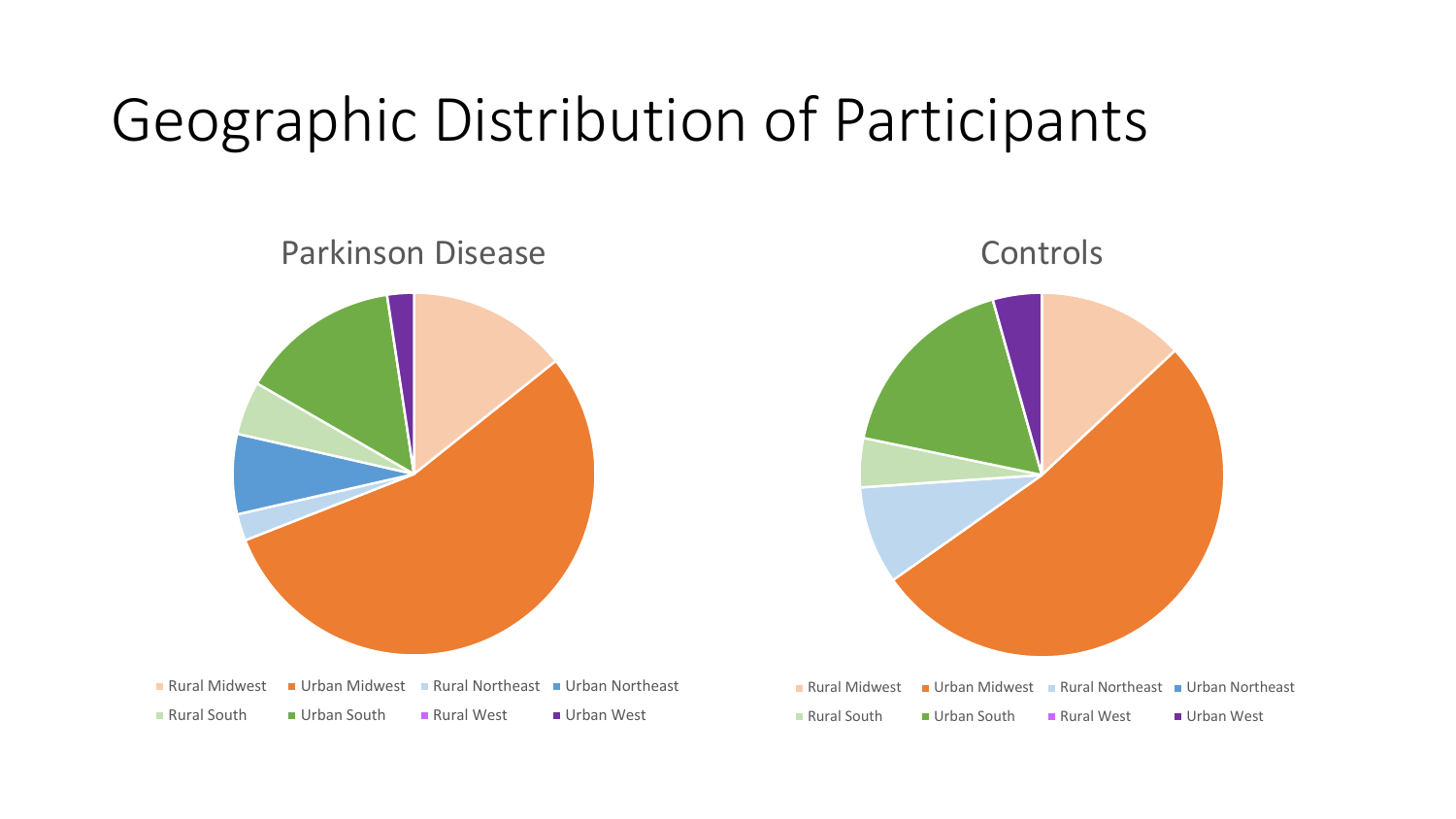# Results: Voice Activity Detection

- Unanticipated
- Impact: Moderate
- Observed Problems
	- Premature task termination, especially of monologue
- Cause
	- Low vocal intensity
	- Long pauses
	- Signal attenuation
	- Throat clears, lip smacks, background noise, etc.
- Solution
	- Adjust pause tolerance criteria
	- Re-prompting to achieve minimum task duration
	- Adjust minimally-accepted task parameters (i.e. duration)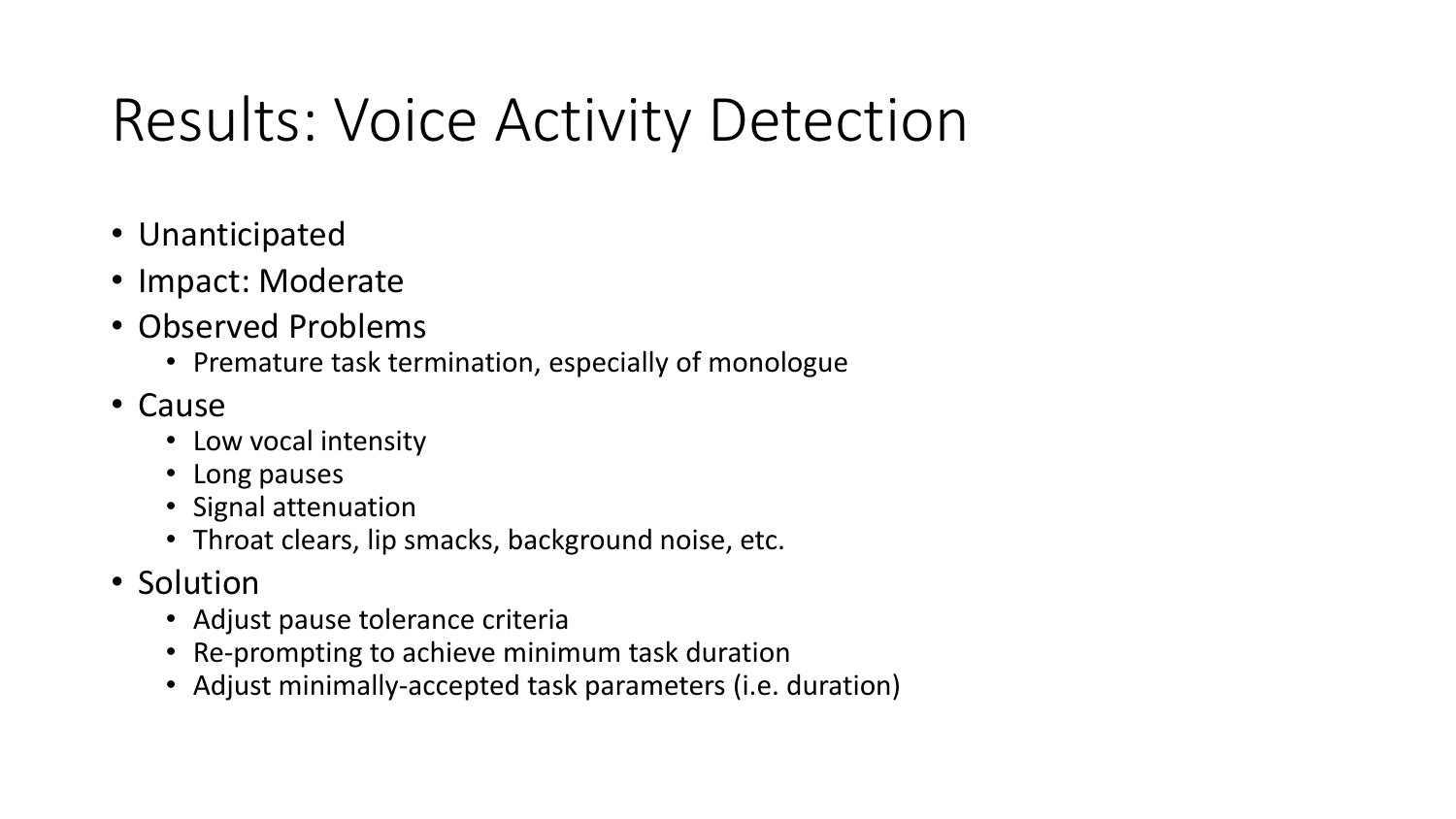# Results: Cognitive Impairment

- Anticipated
- Impact: Mild-Moderate
- Observed Problems
	- Difficulty executing session independently
	- Instruction confusion (primarily with monologue collection)
- Solution
	- Discard affected samples
	- Monitor participant course and provide offline follow-up
	- Opportunity to provide feedback at the end of the session



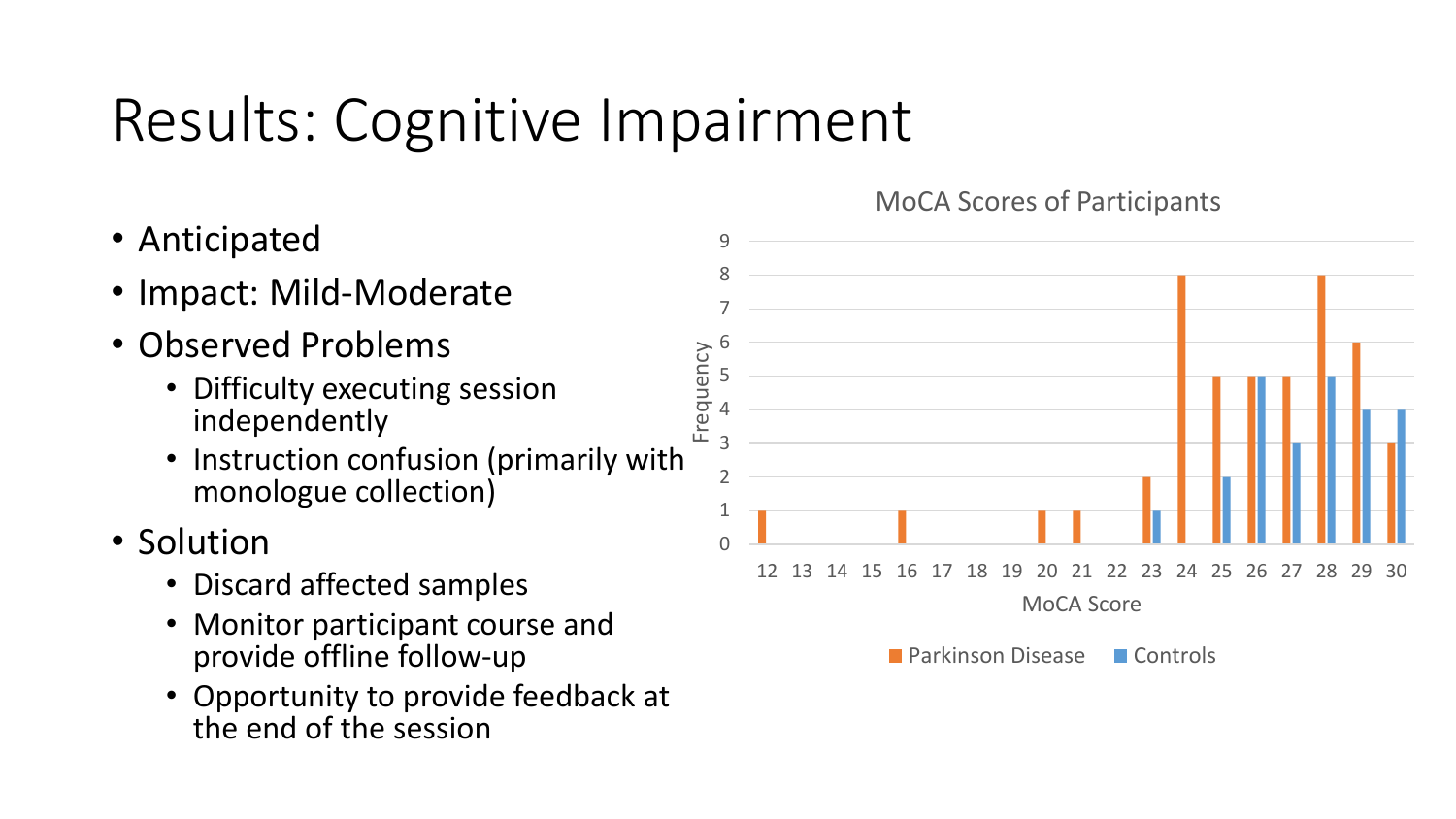# Results: Caregiver Interactions

- Unanticipated
- Impact: Moderate
- Caregiver Role
	- Help participants connect to the system
	- Assist with assessment as needed
- Observed Problems
	- Visual artifacts of caregiver presence
	- Acoustic artifacts of caregiver speech
	- Tasks not completed as directed due to caregiver interference
- Solution
	- Manual correction/exclusion of samples by human measurers
	- Flag outliers based on overall system distribution of metrics
- Remaining Need
	- Protocol for system to flag aberrant samples for automatic measures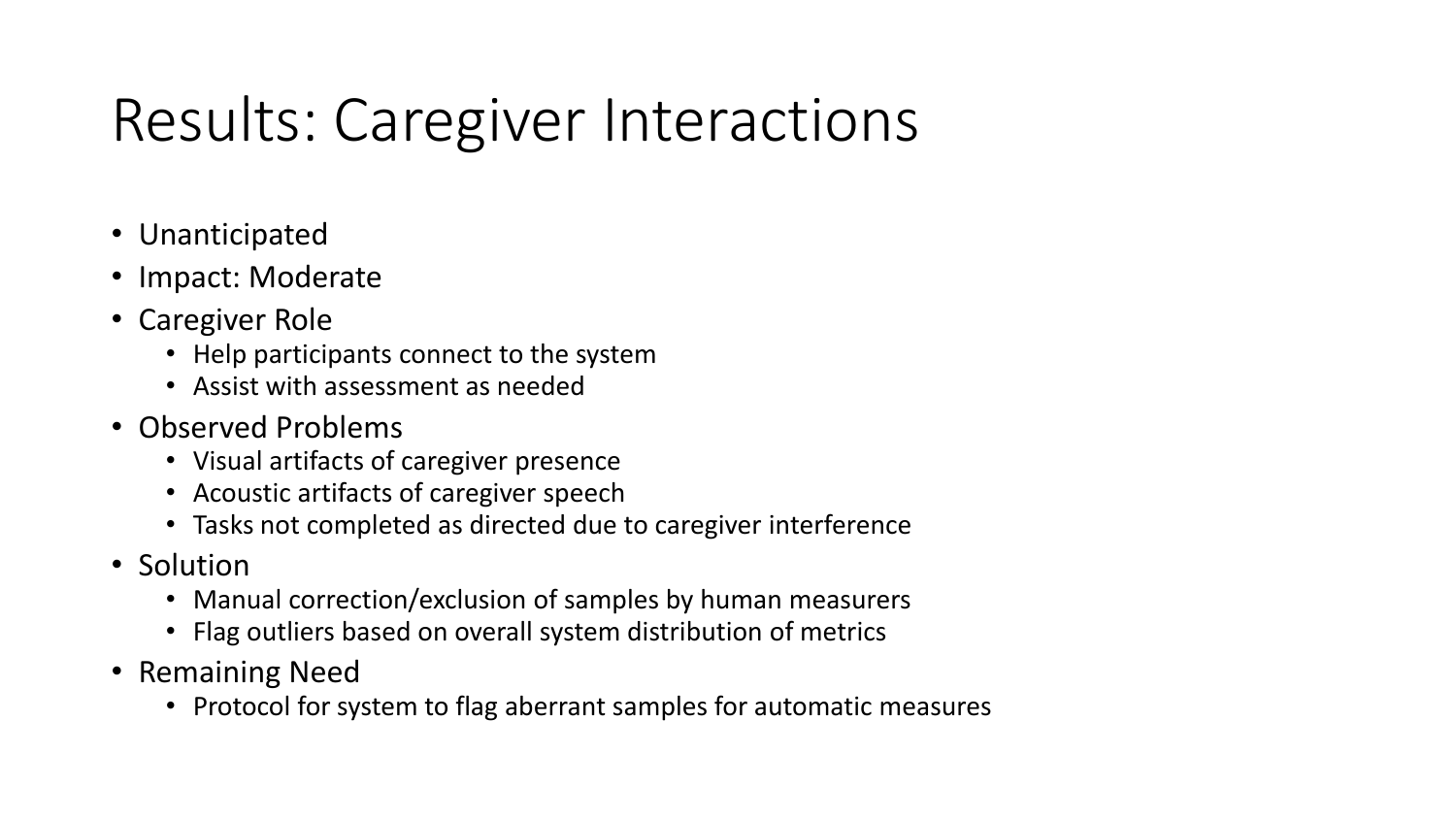## Discussion

- The Modality.AI system is feasible for both speech and motor assessments
- When conducting telemedicine studies & clinical assessments, practitioners & researchers need to consider
	- Bandwidth
	- Cognition
	- Caregiver interactions
	- Task design
	- Technical specifications (e.g. task duration, anticipated pause duration, etc.)
- Future Research
	- Validity and reliability of automatic measurements